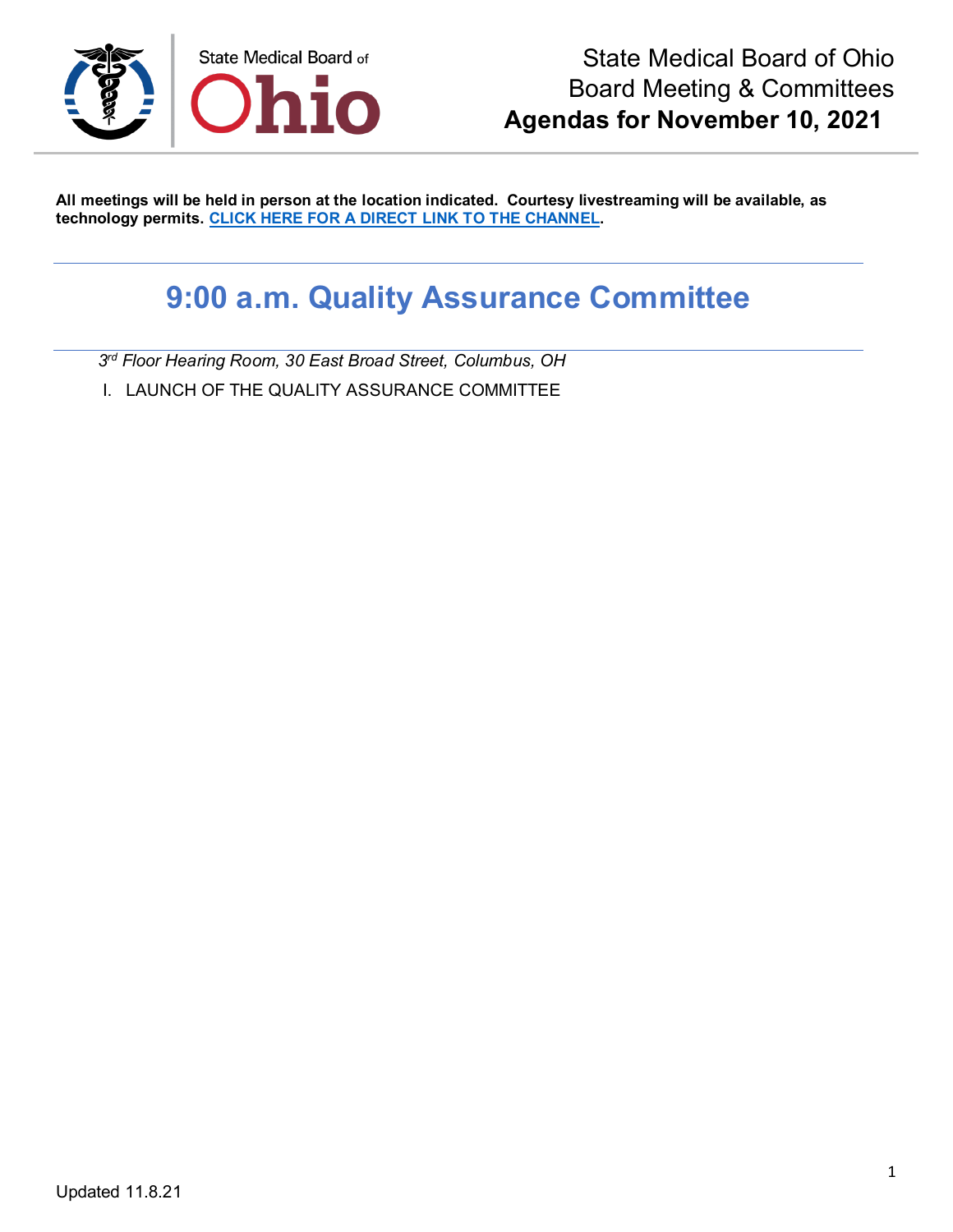

## **10:00 a.m. Board Meeting**

- *3rd Floor Hearing Room, 30 East Broad Street, Columbus, OH*
- I. ROLL CALL
- II. MINUTES REVIEW
- III. REPORTS AND RECOMMENDATIONS (R&Rs)
	- A. Joshua L. Brown, D.O.
	- B. Dalena R. Clever, M.T.
	- C. Anand Kalepu, M.D.
	- D. Ronald David Smith, M.D.
- IV. PROPOSED FINDINGS AND PROPOSED ORDERS (PFPOs) (none)
- V. FINDINGS, ORDERS AND JOURNAL ENTRIES (FOJEs)
	- A. Karen L. Carcioppolo, M.T.
	- B. Angela Fogle, R.C.P. Applicant
	- C. Jinrong H. Hedrick, M.T. Applicant
	- D. Isaac N. Yah, R.C.P. Applicant
	- E. Sara Oliver, M.T. Applicant
- VI. EXECUTIVE SESSION

## *Public live stream will end at this time but will resume when the board comes out of the executive sessions.*

- VII. SETTLEMENT AGREEMENTS
- VIII. CITATIONS
	- IX. OPERATIONS REPORT
	- X. RULES & POLICIES
		- A. Proposed Board Meeting Dates for 2023
		- B. Rule Review Update
		- C. Light-Based Medical Device Rules
		- D. Interstate Medical Licensing Compact Draft Rule
		- E. Podiatric Scope of Practice
		- F. Telemedicine Discussion
		- G. Legislative Update
- XI. COMMITTEE BUSINESS